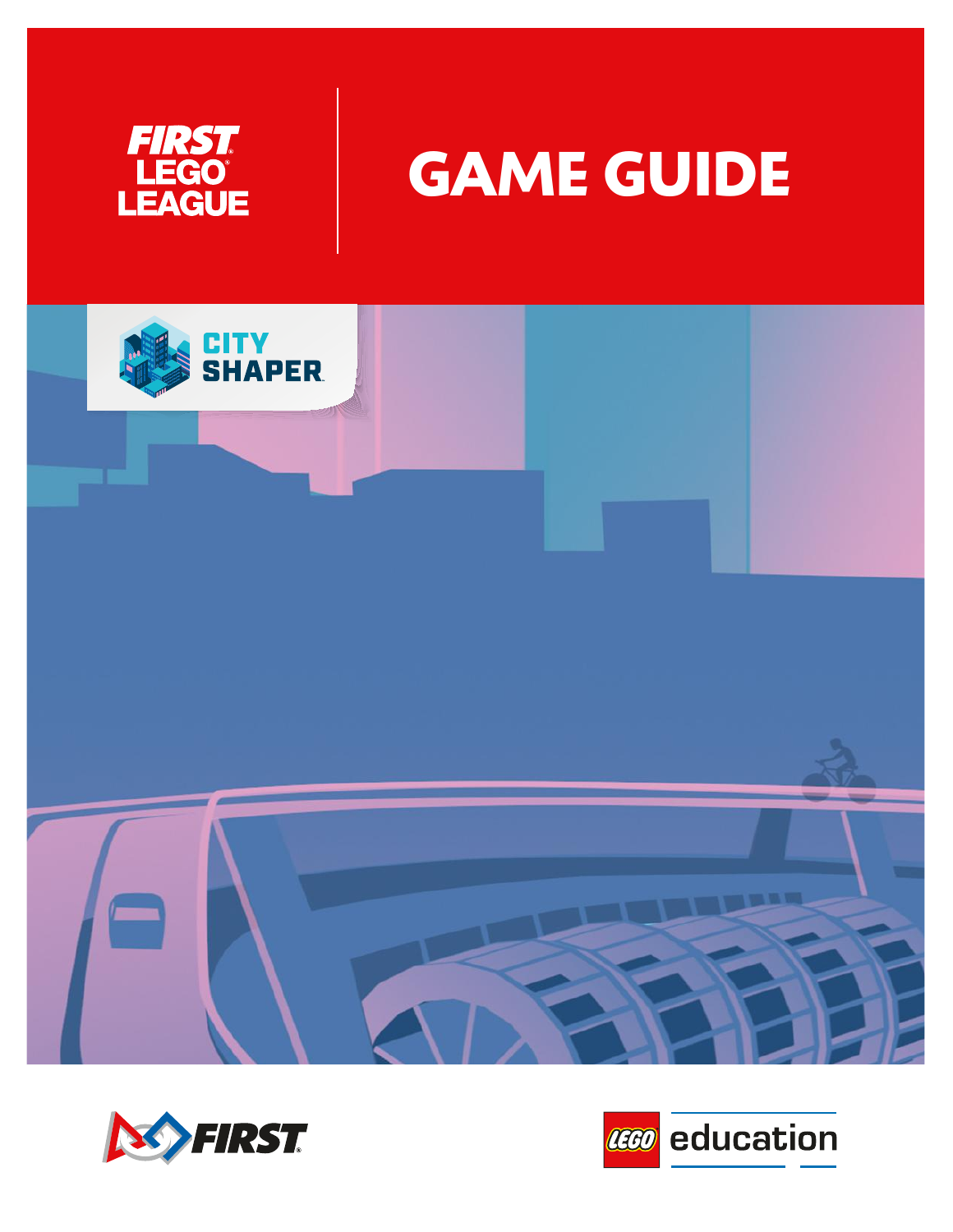



**Architects** design and construct **buildings.** They combine science and art to make buildings and **structures** for their **clients.** Sometimes they make new buildings and sometimes they redesign old ones.



They work as part of a larger

team, just like yours. **Structural, civil and** 

**environmental engineers** make sure a project suits its **site.** Construction workers like electricians, plumbers and carpenters, and **project managers** make sure the job stays on time and within budget. Every role is important to get the job done.

Our cities and towns face big issues, like transportation, **accessibility** and even natural disasters. How can we shape a better future for everyone? It will take teamwork and imagination. Are you ready to build a better tomorrow together?

# **In the Robot Game, your team will:**

- **Identify** Missions to solve.
- **Design,** build and program a LEGO® Robot to complete the Missions.
- **Test** and refine your program and design.

Your Robot will have to navigate, capture, transport, activate, or deliver objects. You and your Robot will only have **2½ minutes** to complete as many Missions as possible. So, be creative!

## **In the Innovation Project, your team will:**

- **Identify** a problem with a building or public space in your community.
- **Design** a solution.
- **Share** your solution with others and then refine it.

At official events, your team will present your Project, including the problem, your solution, and how you shared it, in a 5-minute presentation.

## **Throughout your season, you'll be guided by the** *FIRST* **® Core Values**

We express the *FIRST* ® philosophies of *Gracious Professionalism*® and *Coopertition*® through our *FIRST* Core Values:



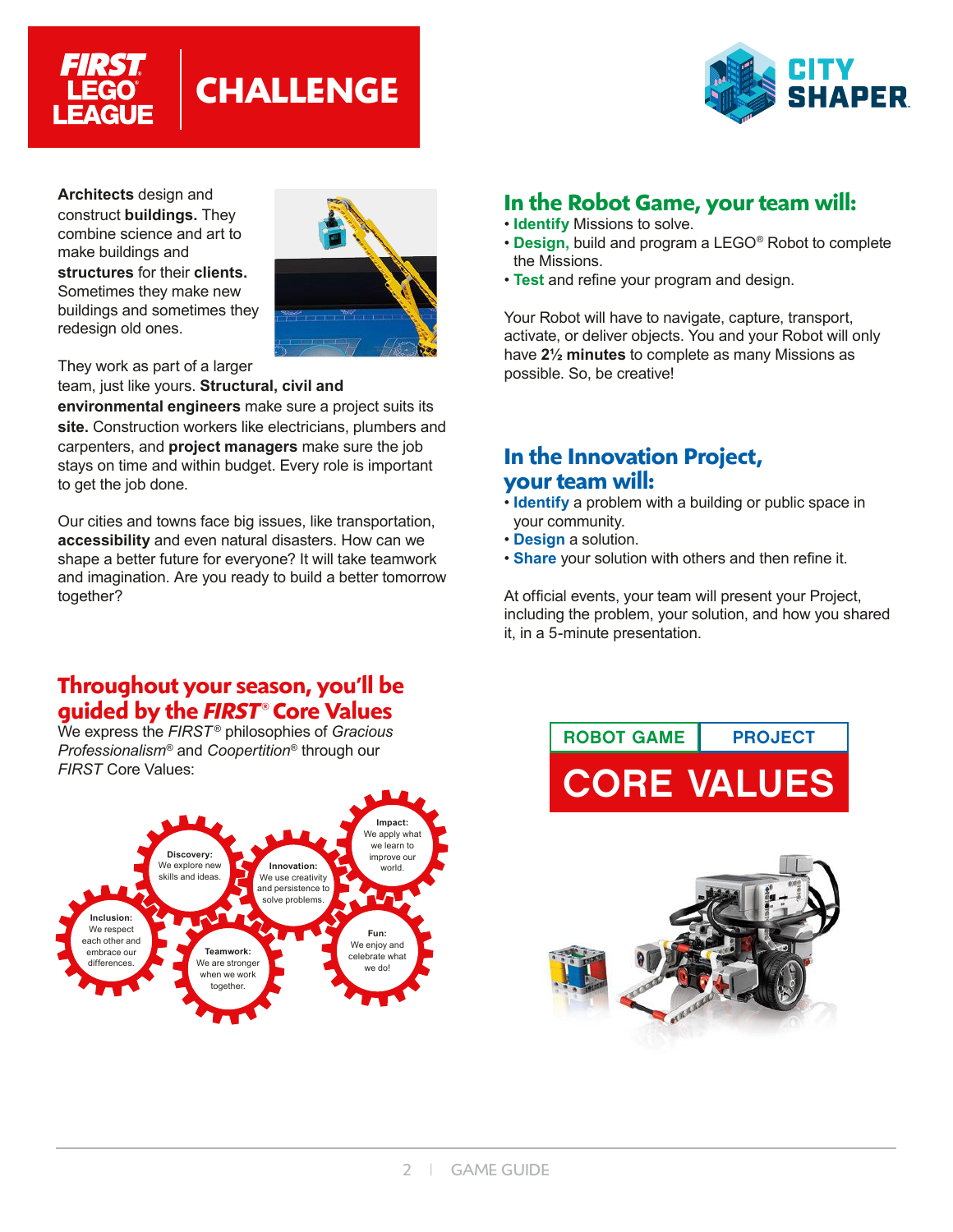



The object of the game is to shape your growing city with more stable, beautiful, useful, accessible and sustainable buildings and structures. Solve the real-world problems represented in the Missions to score points. You can also score by building new units on the field. New unit point values depend on their height and location.

**Remember:** Each official match lasts 2-1/2 minutes. You may not have time to complete all the Missions, so be strategic about which ones you choose.

**NOTE:** If your Robot and all of its equipment fit in the 'Small Inspection Area', the advantage for this game is 5 points added to each Mission where you score ANY points. Exceptions: Mission 14 doesn't apply, and for Mission 2, you get 10 added instead of 5.

#### **Mission 1 Elevated places (Score all that apply)**

- ➔ If the Robot is Supported by the Bridge: **20**
- $\rightarrow$  If one or more Flags are clearly raised any distance, only by the Robot: **15 Each Flag**

*You can only get Flag points if you get Bridge points.*

*Rule 31 allowance: It is okay and expected for Robots to collide while trying to earn Flag points.*

*When clearly only one Robot is holding a Flag raised, only that Robot scores for that Flag.*

#### **Mission 2 Crane (score all that apply)**

If the Hooked Blue Unit is

- ➔ Clearly lowered any distance from the Guide Hole: **20**
- **→ Independent and Supported by another** Blue Unit: **15 and** Level 1 is Completely in the Blue Circle: **15**





#### **Mission 3 Inspection drone**

**→ If the Inspection Drone is Supported by** axle (A) on the Bridge: **10**

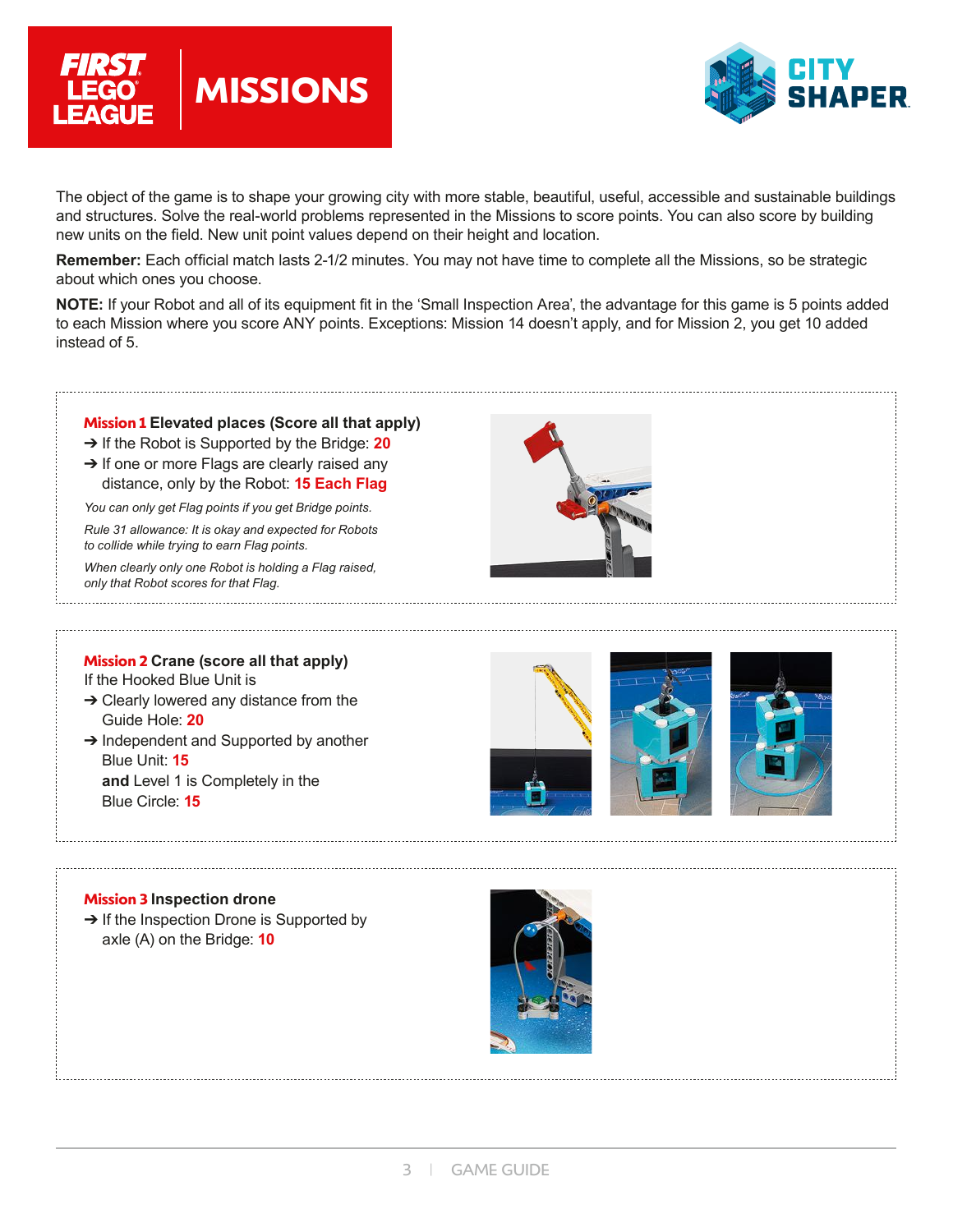### **Mission 4 Design for wildlife**

➔ If the Bat is Supported by branch (B) on the Tree: **10**



#### **Mission 5 Treehouse (Score all that apply)**

If a Unit is Independent and Supported by the Tree's

- ➔ Large Branches: **10 Each Unit**
- ➔ Small Branches: **15 Each Unit**





#### **Mission 6 Traffic jam**

→ If the Traffic Jam is lifted, its moving part is Independent, and it is Supported by its own hinges as shown: **10**



### **Mission 7 Swing** ➔ If the Swing is released: **20**

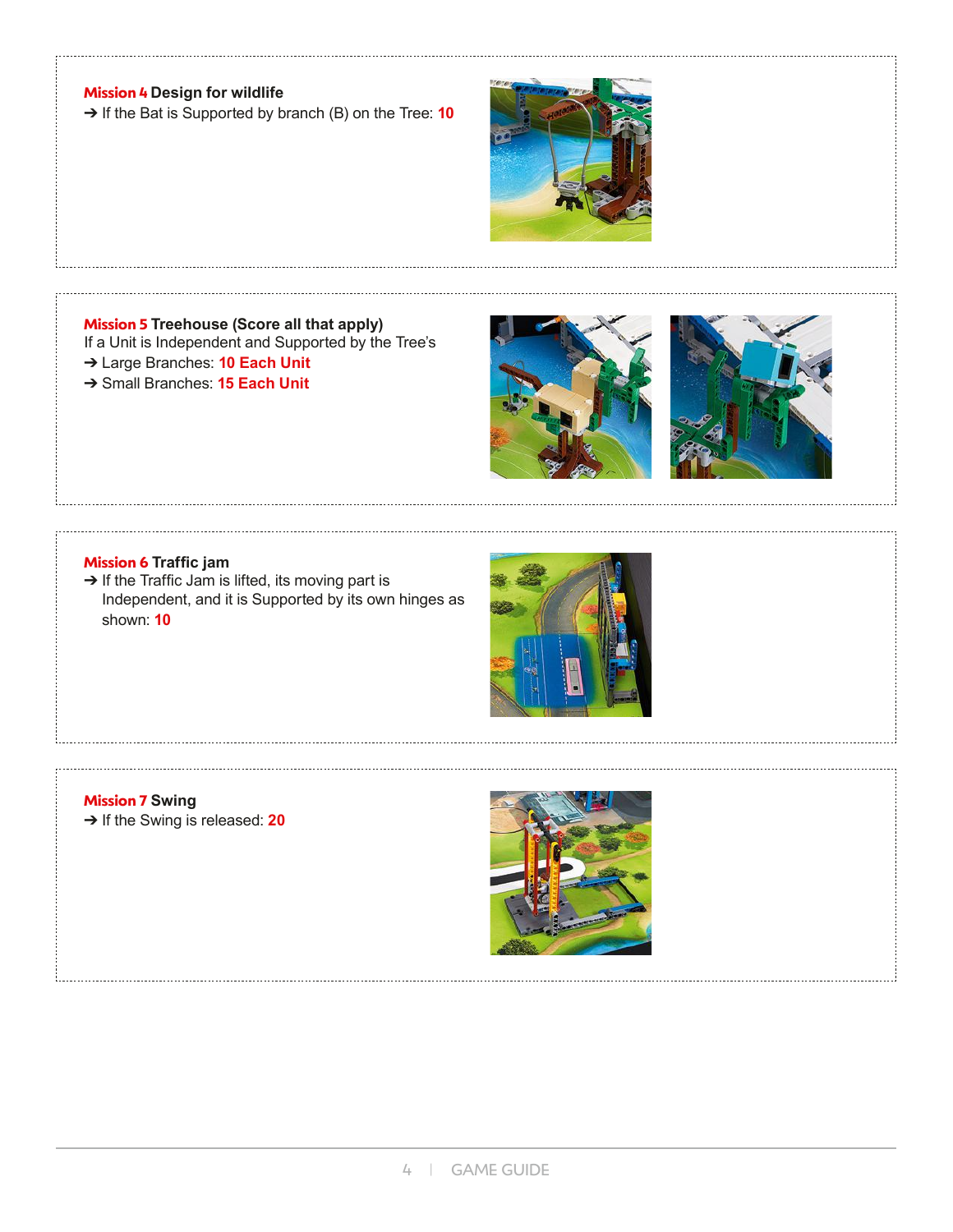### **Mission 8 Elevator (Score one or the other)**

If the Elevator's moving parts are Independent, and Supported only by its hinges as shown, in the following position

- ➔ Blue Car Down: **15**
- ➔ Balanced: **20**





#### **Mission 9 Safety factor**

→ If the Test Building is Independent and Supported only by the blue beams, and some beams have been knocked out at least half way:

**10 Each Beam**



### **Mission 10 Steel construction**

→ If the Steel Structure is standing, and is Independent, and Supported only by its hinges as shown: **20**



#### **Mission 11 Innovative architecture (score one or the other)**

If there is a team-designed Structure clearly bigger than a Blue Building Unit, built only from your white LEGO bricks

- ➔ Completely In any Circle: **15**
- ➔ Partly in any Circle: **10**

*Random Structure shown. Design and build your own Structure before you compete, then bring that to each Match. You don't build it during the Match.*

*Your mission 11 Structure needs to be built from Bag 10 elements only. It can include the red and gray elements. Not all of the Bag 10 elements need to be used.*

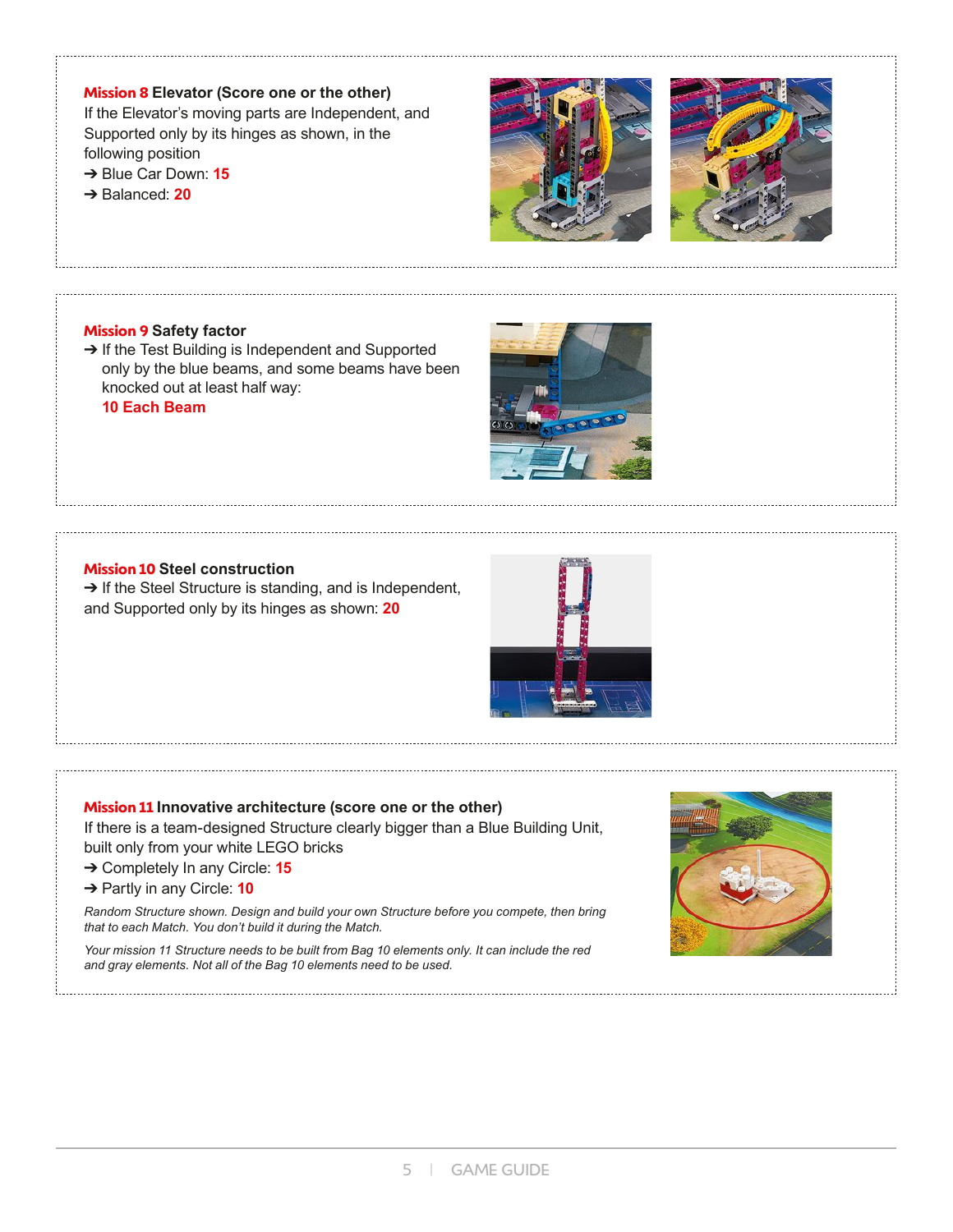### **Mission 12 Design & build (Please take the needed time to understand the scoring examples)**

→ LOCATION - If there are any Circles with at least one color-matching Unit Completely In, and Flat Down on the Mat: **10 Each Circle**

*(Note: The Blue Circle is not Part of Mission 12).*

→ HEIGHT - If there are Independent Stacks at least partly in any Circles, add all of their heights together: **5 Each Level**

*(Note: A Stack is one or more Building Units with Level 1 touching Flat Down on the Mat, and any higher levels touching Flat Down on the level below).*



Color match = no Tan stack  $= 2$  levels White stack = 1 level 15 points shown



Color match = no Bridged stack = 4 levels 20 points shown



Color match = red Red stack = 2 levels Other stack  $=$  4 levels 40 points shown

#### **Mission 13 Sustainability upgrades (only one counts per stack)**

➔ If an Upgrade (solar panels, roof garden, insulation) is Independent, and Supported only by a Stack which is at least partly in any Circle: **10 Each Upgrade**



### **Mission 14 Precision (only one score counts)**

→ If the number of Precision Tokens left on the Field is 6: **60** / 5: **45** / 4: **30** / 3: **20** / 2: **10** / 1: **5**

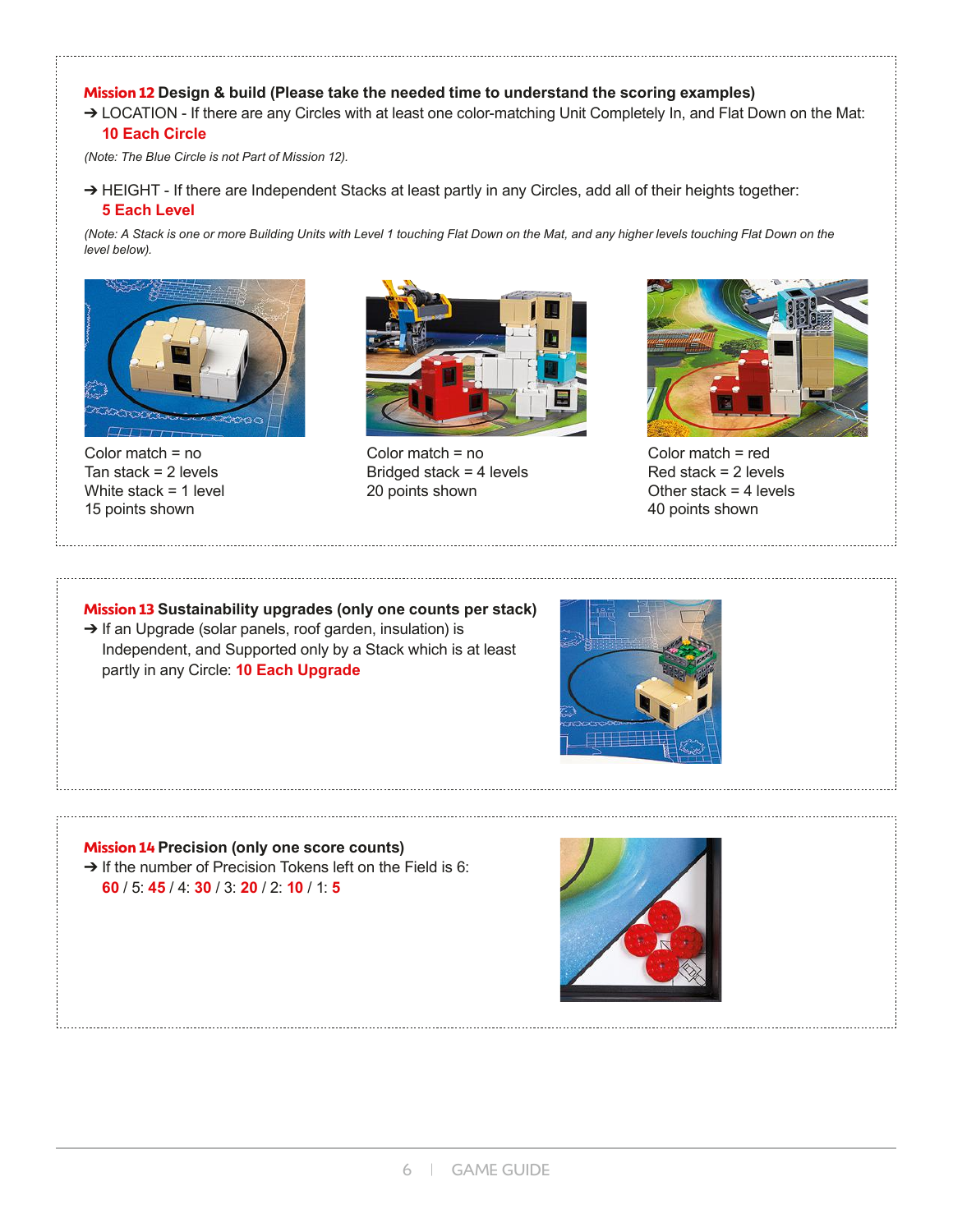

## **Construction**

**FIRST** 

LEGO<sup>®</sup><br>LEAGUE

Use any LEGO-made building parts in their original factory condition

| <b>YOU MAY</b>                                                                                                            | YOU MAY NOT                                        |  |
|---------------------------------------------------------------------------------------------------------------------------|----------------------------------------------------|--|
| Cut LEGO string and tubing.                                                                                               | Use factory-made wind-up/pull-back "motors."       |  |
| Mark parts for identification on hidden areas.                                                                            | Create or use additional/duplicate mission models. |  |
| TIP – At tournaments you should expect, and design for, rare imperfections like changes in light, or bumps under the mat. |                                                    |  |

| <b>HARDWARE</b>                                                                                    |                  |                                            |                                    |  |
|----------------------------------------------------------------------------------------------------|------------------|--------------------------------------------|------------------------------------|--|
| <b>Required</b>                                                                                    | <b>Equipment</b> | <b>Number allowed</b>                      | EV3 (also NXT and RCX equivalents) |  |
| $\mathbf x$                                                                                        | Controller       | 1 per Match                                |                                    |  |
| $\mathbf x$                                                                                        | Motors           | Any combination,<br>maximum of 4 in total. | Medium                             |  |
|                                                                                                    |                  |                                            | Large                              |  |
|                                                                                                    | Sensors          | Unlimited                                  |                                    |  |
|                                                                                                    |                  |                                            |                                    |  |
| <b>SOFTWARE</b>                                                                                    |                  |                                            |                                    |  |
| You can use any software that allows the Robot to move autonomously - meaning it moves on its own. |                  |                                            |                                    |  |
| No form of remote control is allowed.                                                              |                  |                                            |                                    |  |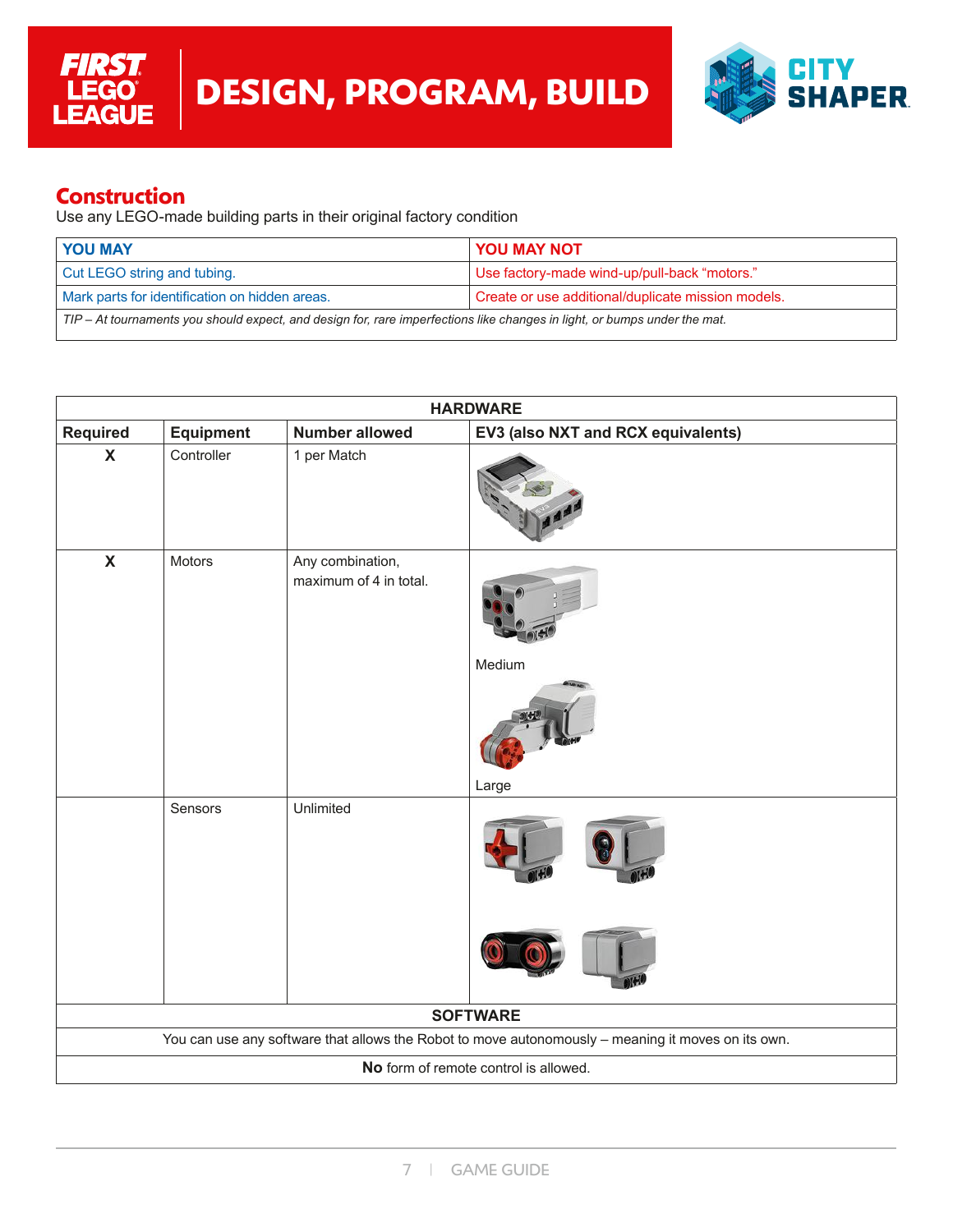



## **Definitions**

Here's what to know and expect, and how to get ready for a Match.

- **01. ROBOT** This is your LEGO MINDSTORMS **controller** and **all the Equipment you combine with it by hand**, which is **not intended to separate from it, except by hand.**
- **02. EQUIPMENT** This is anything **you bring** to a Match for Mission-related activity, including the Robot.
- **03. MATCH** When two teams play opposite each other on two Fields placed north to north. Your Robot Launches one or more times from the Launch Area and tries as many Missions as possible in 2-1/2 minutes.
- **04. FIELD** Includes Home, the Field Mat, the Mission Models, and everything else extending to include the inner sides of the Border Walls.
- **05. MISSION MODEL** Any LEGO object already at the Field when you get there.
- **06. LAUNCH AREA** This is the Mat's inner quarter-circle area and the black lines that form it. It extends to include the face of the south Border Wall, but no father. It does not include the white band of sponsor logos.
- **07. HOME** Table surface west of the Field Mat that includes the faces of its Border Walls.



- **08. LAUNCH** Whenever you're done handling the Robot and then you make it GO.
- **09. INTERRUPTION** The next time you interact with the Robot after Launch.
- **10. PRECISION TOKEN** These are six red discs on the Field, already worth points when the Match starts. Interrupting the Robot before it gets Completely Into Home causes the Referee to take them away.
- **11. TRANSPORT & CARGO** When something is purposefully/strategically being
	- ➔ taken from its place, and/or
	- $\rightarrow$  moved to a new place, and/or
	- $\rightarrow$  being released in a new place,

 it is being 'Transported' and is called 'Cargo'. When the object is clearly no longer touching whatever was Transporting it, Transport is ended, and the object isn't Cargo any more.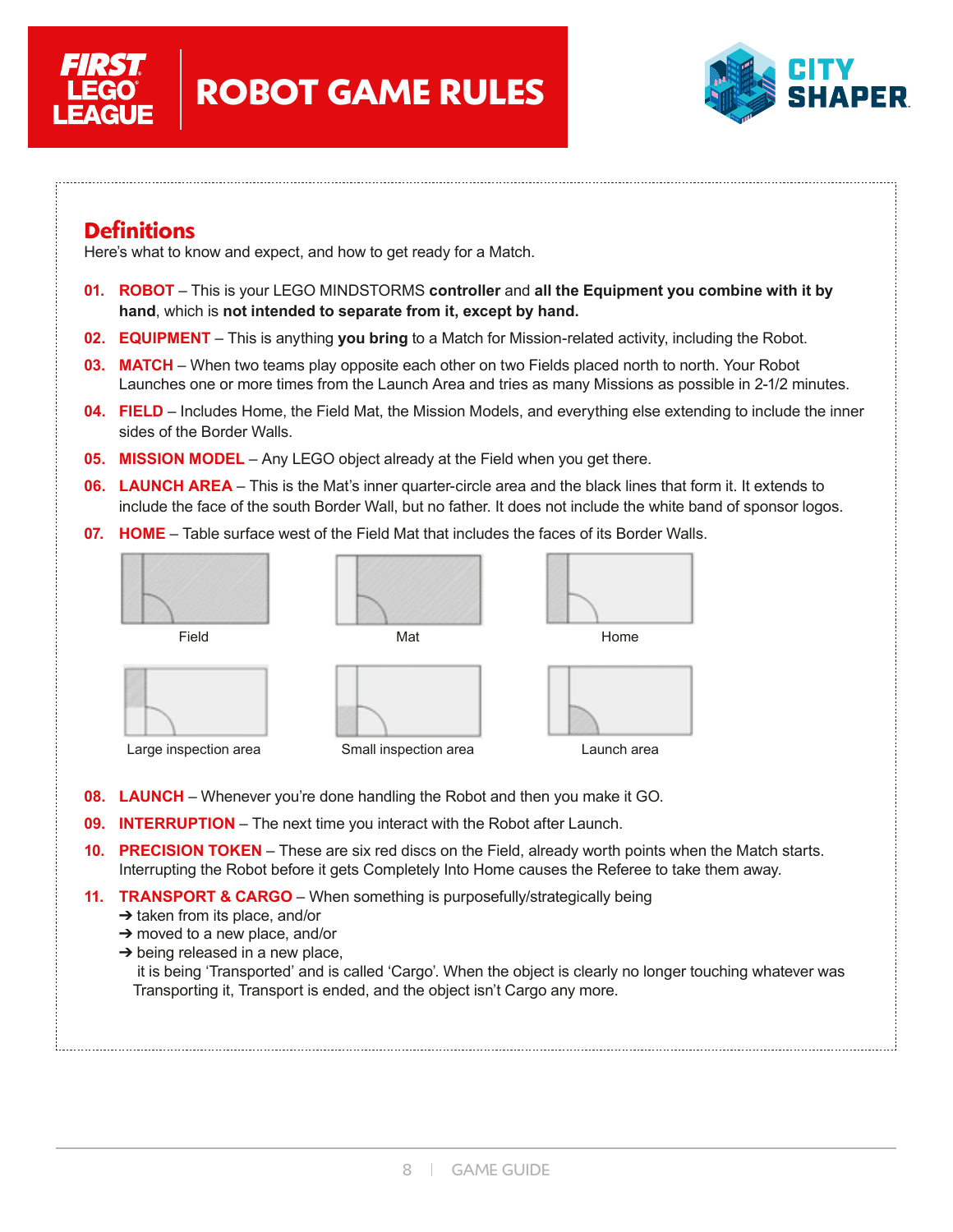# **Tournament rules**

Remember you have at least three Official Rounds, so don't panic if something goes wrong. Your best score is the one that will count.

| Bring to the match                                                                   | Leave behind at the pits   |
|--------------------------------------------------------------------------------------|----------------------------|
| Your full competitive team (up to 10), including two<br>designated technicians.      | All other electronic items |
| Your Robot (only one if you have more than one) and all its<br>Equipment, including: | <b>Spare Robots</b>        |
| ONE controller's power pack or SIX AA batteries                                      | Extra controllers          |
| LEGO wires and converter cables, as needed                                           |                            |

- **12.** Teams, Coaches, Referees and all others are expected to model the *FIRST*<sup>®</sup> Core Values at all times.
- **13.** Remote control and/or data exchange with Robots (including Bluetooth) in the competition area is illegal.
- **14.** You can only safely touch the Robot while preparing to Launch, or when it's completely in Home.
- **15.** The thin line around any scoring area counts as part of the area.
- **16. BENEFIT OF THE DOUBT** If the Referee is faced with a very tough call, and no one can point to strong text to settle it, you get the Benefit of the Doubt, but don't rely on this as a strategy.
- **17.** Official Robot Game Updates override the Missions and Field Setup. Missions and Field Setup override the Rules. Your local Head Referee will make final decisions after a Match, when needed.

# **Before the match timer starts**

- **18.** You have at least 1 minute to prepare. This is your chance to ask the Referee to check that Mission Model setup is correct, and/or calibrate light/color sensors anywhere you like.
- **19. Show the Referee** that ALL your Equipment fits in either the Large or Small Inspection Area (your choice), under an imaginary ceiling 12 in. (30.5 cm) high. If it fits in the **Small** Inspection area, you get an advantage. The "Small Area" advantage for the City Shaper game is 5 points added to each Mission where you score ANY points. Exceptions: Mission 14 doesn't apply, and for Mission 2, you get 10 added instead of 5.

After passing Inspection, arrange your Equipment anywhere in Home for storage and adjustments, and/or the Launch Area for Launch.

Before the Match starts, you are allowed to calibrate sensors anywhere you like, and/or ask the Referee to check the correctness of Mission Models and setups.

**20.** Decide on two technicians to begin play. Only two Technicians are allowed at the competition Field at once, but technicians can switch out at any time. The rest of the team must stand back as directed by tournament officials unless needed for emergency repairs during the Match.

# **During the match**

**21. Launch sequence**

**READY SITUATION:** Your Robot and everything it's about to move or use is arranged as you like. It must fit **completely in the Launch Area** and measure no taller than 12 in. (30.5 cm).

- → When the Referee can see that nothing on the Field is moving or being handled, she/he will begin the countdown of the first launch.
- $\rightarrow$  The precise timing of the first Launch of the Match is at the beginning of the last word or sound in the countdown, such as "Ready, set, **G**o!" or **B**eeeep!
- **22.** Don't interact with any part of the Field that's not **completely** in Home, except to Launch.
	- Except: If Equipment breaks off the Robot **unintentionally**, you may pick it up immediately from anywhere.
- **23.** Don't cause anything except the Robot to move or extend out of Home, even partly, except to Launch.
	- Except: If something accidentally crosses out of Home, you can take it back.
- **24.** Anything the Robot affects or puts completely outside the Launch Area **stays as is** unless the Robot changes it.
- **25.** Don't take Mission Models apart unless the Mission asks you to.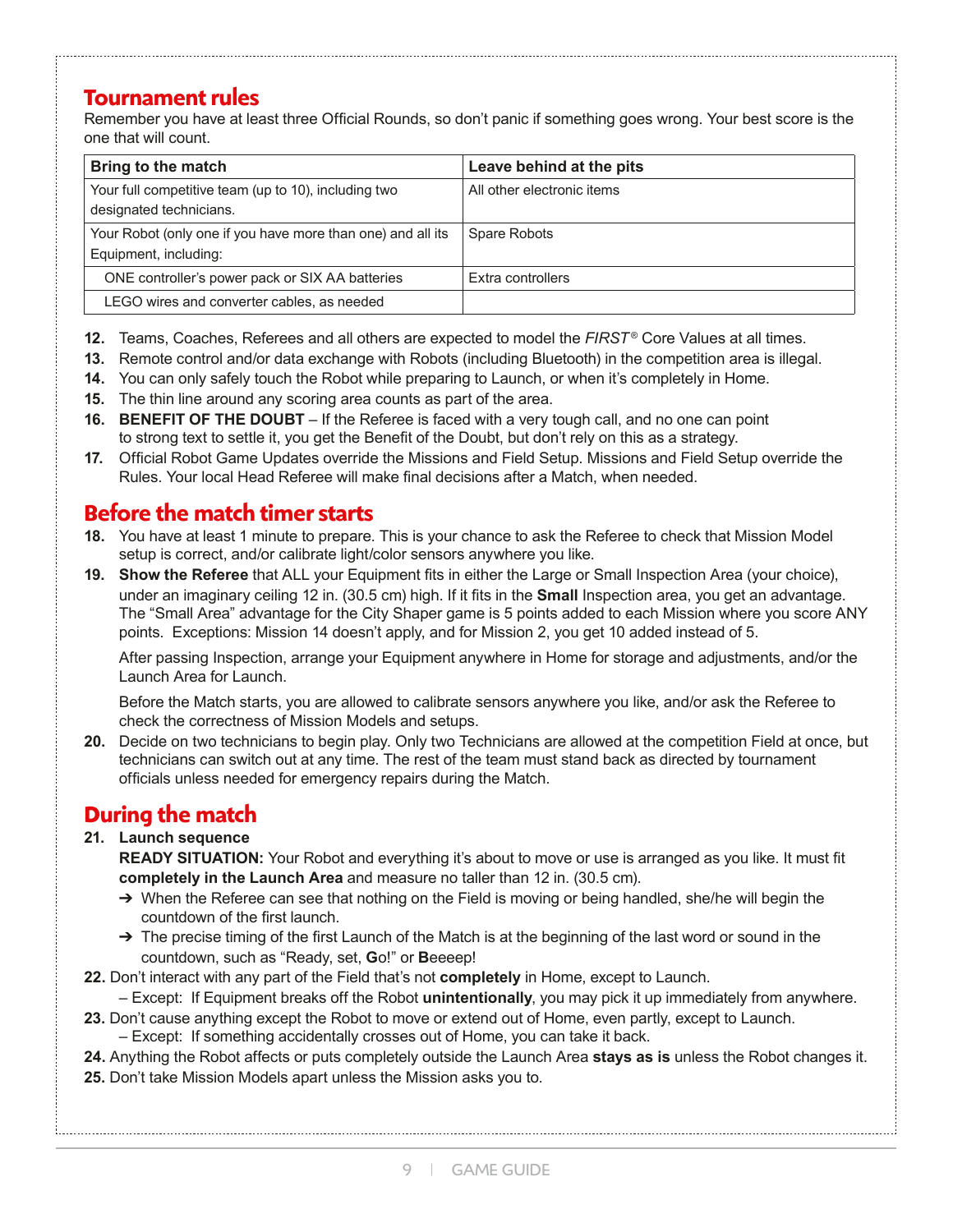| 26. |                                                                                                                                                                                                                                                          |                                                                                                 |  |  |
|-----|----------------------------------------------------------------------------------------------------------------------------------------------------------------------------------------------------------------------------------------------------------|-------------------------------------------------------------------------------------------------|--|--|
| 27. | Do store all your Equipment and anything the Robot brings to Home in Home.<br><b>INTERRUPTION PROCEDURE</b> $-$ If you <b>Interrupt</b> the Robot, stop it instantly, then calmly pick it up for the<br>next Launch.<br>Where was the Robot Interrupted? |                                                                                                 |  |  |
|     | $\rightarrow$ Completely in Home:                                                                                                                                                                                                                        | No problem.                                                                                     |  |  |
|     | $\rightarrow$ Not Completely in Home:                                                                                                                                                                                                                    | Lose a Precision Token.                                                                         |  |  |
|     | 28. INTERRUPTION WITH CARGO - If the Robot has Cargo when Interrupted,<br>Where was the Cargo acquired?                                                                                                                                                  |                                                                                                 |  |  |
|     | $\rightarrow$ Completely in the Launch Area:                                                                                                                                                                                                             | Keep it.                                                                                        |  |  |
|     | $\rightarrow$ Not Completely in the Launch Area                                                                                                                                                                                                          |                                                                                                 |  |  |
|     | Where was the Cargo at Interruption?                                                                                                                                                                                                                     |                                                                                                 |  |  |
|     | $\rightarrow$ Completely in Home:                                                                                                                                                                                                                        | Keep it.                                                                                        |  |  |
|     | $\rightarrow$ Not Completely in Home:                                                                                                                                                                                                                    | Referee takes it.                                                                               |  |  |
|     |                                                                                                                                                                                                                                                          | <b>29. STRANDED CARGO</b> – If the Uninterrupted Robot loses Cargo, let the Cargo come to rest. |  |  |

Where did the Cargo come to rest? **→ Completely** in Home: Keep it.

| .                                     | .            |
|---------------------------------------|--------------|
| $\rightarrow$ Not Completely in Home: | Leave as is. |

- **30. INTERFERENCE** Do not negatively affect the other team at the table except as allowed in a Mission description. If you, your team or your Robot prevents another team from completing a Mission, the Referee will award them the points for that Mission.
- **31. FIELD DAMAGE** If the Robot separates Dual Lock or breaks a Mission Model **and** clearly benefits from the damage, Missions benefitting will not score.

## **End of the match**

- **32.** As the Match ends, everything must be preserved exactly as-is.
	- → If your Robot is moving, stop it ASAP and leave it in place. (Changes after the end don't count.)
	- ➔ After that, hands off everything until after the Referee has given the ok to reset the Field.

Keep these two special definitions in mind as you read Mission scoring requirements:

- **33. INDEPENDENT** Not touching any equipment.
- **34. SUPPORTED** 100% of its weight is held up **and** kept from falling.

## **Scoring**

- **35.** Only the final (end-of-Match) condition of your Field is evaluated for scoring.
- **36.** The Referee discusses what happened and inspects the Field with you, Mission by Mission. → If the team and Referee agree, a team member signs the scoresheet, and it is final.
	- → If the team and Referee disagree, the Head Referee makes the final decision.
- **37.** Only a team's **best** score from regular Match play counts toward awards/advancement. Any playoffs held are just for fun.
- **38.** Ties are broken using 2nd, then 3rd best scores. If still not settled, tournament officials decide what to do.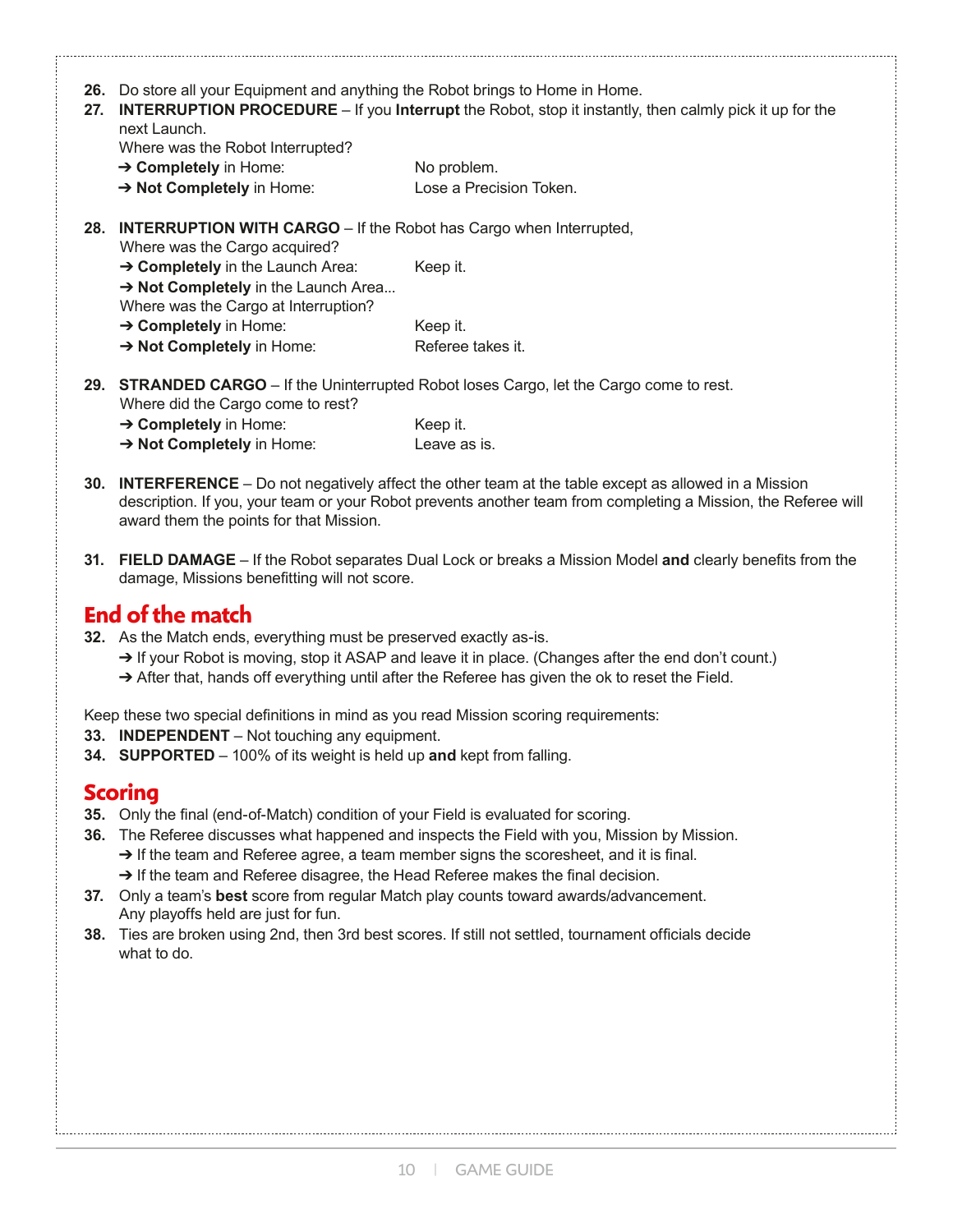



### **Your challenge set contains:**

Field Mat, Mission Models, Dual Lock and White LEGO bricks that can be used to build your Innovation Project prototype

- **1. BUILD THE MISSION MODELS** Use the LEGO elements from your Challenge Set, and building instructions. Estimated time for 1 person = 6 hours. **Accurate Mission Model construction is essential. Double-check your builds, especially that all pieces are connected securely.**
- **2. DUAL LOCK AND SECURE MISSION MODELS** Follow the instructions on the following pages.

**Dual lock** – Find the brown sheets of this material from 3M in your Challenge Set. It sticks Models to the Mat, but allows removal too.

SECURING MODELS – "X" Squares show where to Dual Lock Models to the Mat. Use it as in this example, and **be very exact.**



**STEP 1:** Sticky side down





**STEP 2:** Sticky side up **STEP 3:** Align model, press down

MODEL STRESS – When pressing a Model down, press on its lowest solid base structure instead of crushing the whole Model. Lift at that same structure if you need to separate the Model from the Mat.

### **Loose models** – Place as shown detailed here.







One white unit



Inspection drone Six precision tokens



One blue unit w/flat roof One white unit In home, arranged any way you like: Bat, sustainability upgrades (solar panels, roof garden, insulation), 14 units, your structure for mission 11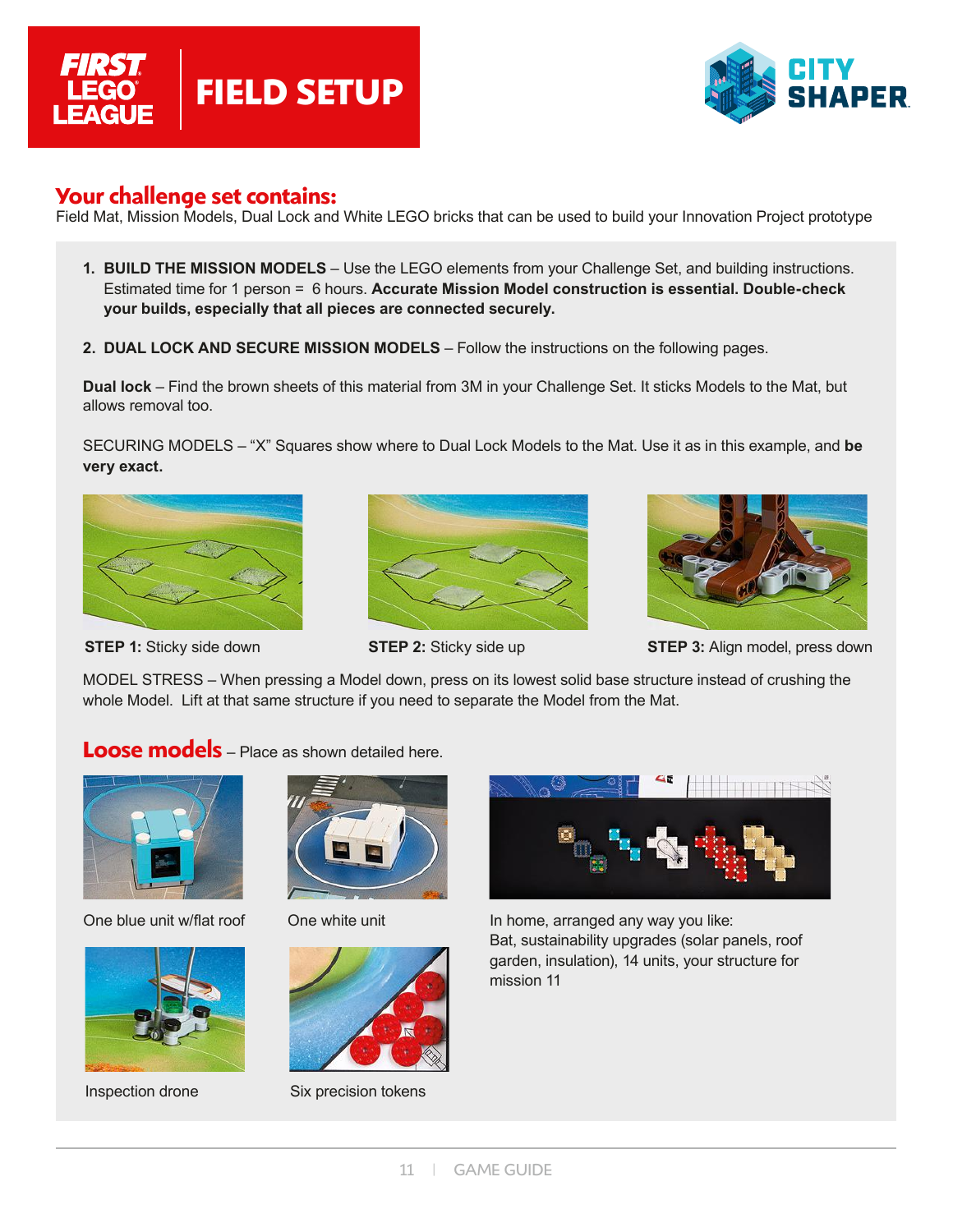# **Simple secured models**

Secure and prepare as shown and detailed here.







Swing Tree Tree Traffic jam Clevator



## **Multi-step secured models**

Secure and prepare as shown and detailed here.

### **Steel construction:**





Step 2: Push East

### **Test building:**



Step 1



Step 2

**Crane:**



Step 1: Tie square knot near end of string



Step 2: Hook this blue unit and wind all the way up. Rotate arm all the way clockwise